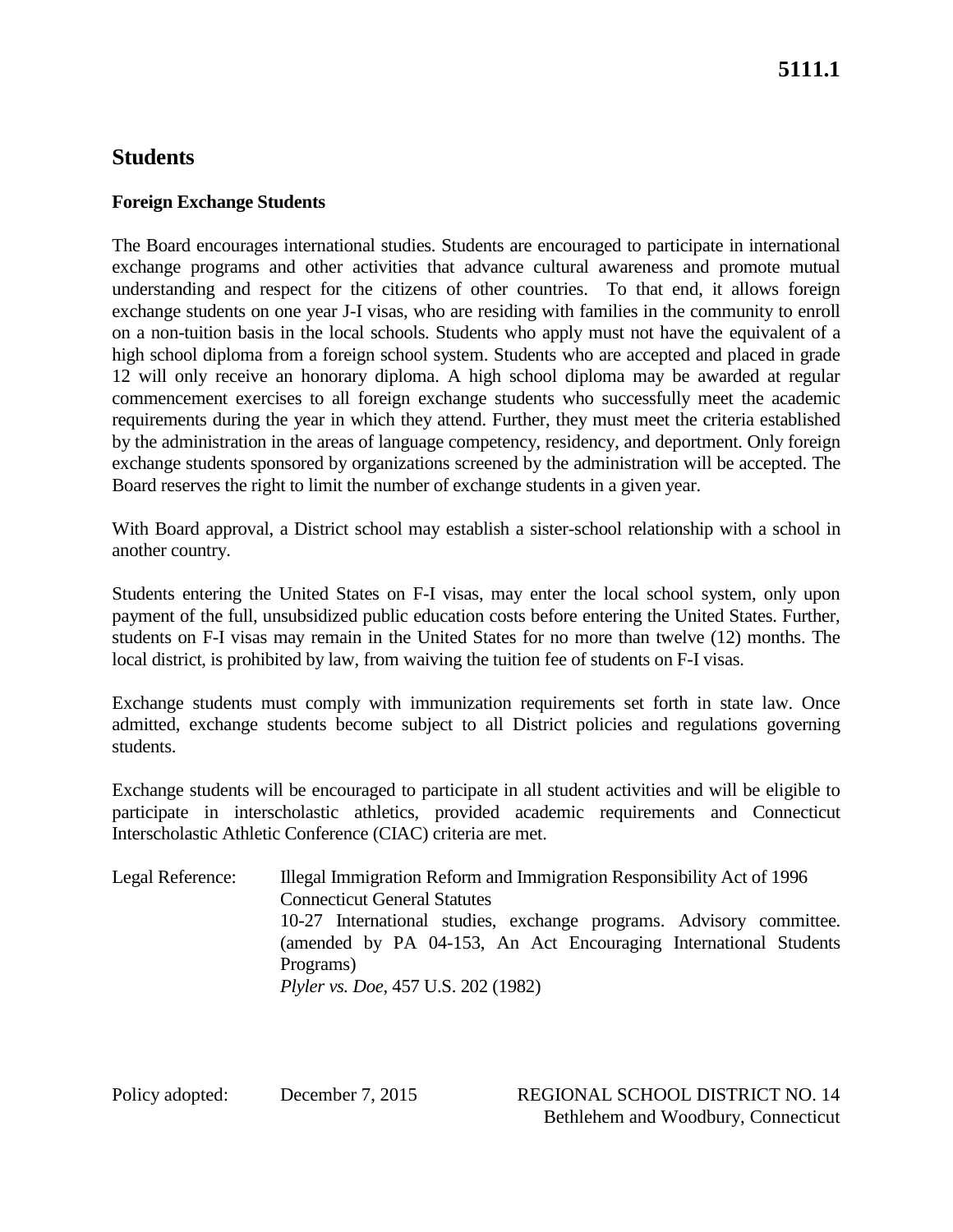# **5111.1(a)**

### **Students**

#### **Foreign Exchange Students**

In order for a foreign exchange student to be eligible for enrollment in the Regional School District No. 14 Public Schools, the following criteria must be met:

- A. The student may not be a graduate of the school system in the country in which he/she is a native.
- B. The student must be sufficiently fluent in English so that he/she would not require any special services such as ESL.
- C. The application for admission must be reviewed by the appropriate school administrator before July 1 of the school year for which the student wishes to enroll.
- D. The school must ascertain that the living situation that the student would be living in the local community is appropriate.
- E. The school must have room for the student and be able to accommodate him/her without incurring additional costs or burden.
- F. The student may not be enrolled more than one year.
- G. The student is not eligible to receive a diploma but can receive an honorary diploma.

A foreign student will receive an honorary high school diploma, unless his/her prescribed course of study includes completion of requirements for a standard diploma. Counselors will review an appropriate course of study and will give a written recommendation to the student. The recommendation will specify either an honorary or standard diploma. All fullyear students may participate in graduation ceremonies regardless of diploma received.

- H The student may be eligible to play interscholastic sports if he/she meets the CIAC criteria.
- I. If the student is not participating in and attending the school program or is disruptive to the smooth and efficient operation of the school, the student may be dis-enrolled.
- J. This program is designed for foreign students who enter the country on one-year J-I visas through established exchange programs designated by the United States Information Agency and the Department of State and officially recognized by the Board, such as Youth for Understanding, American Field Service and Rotary.